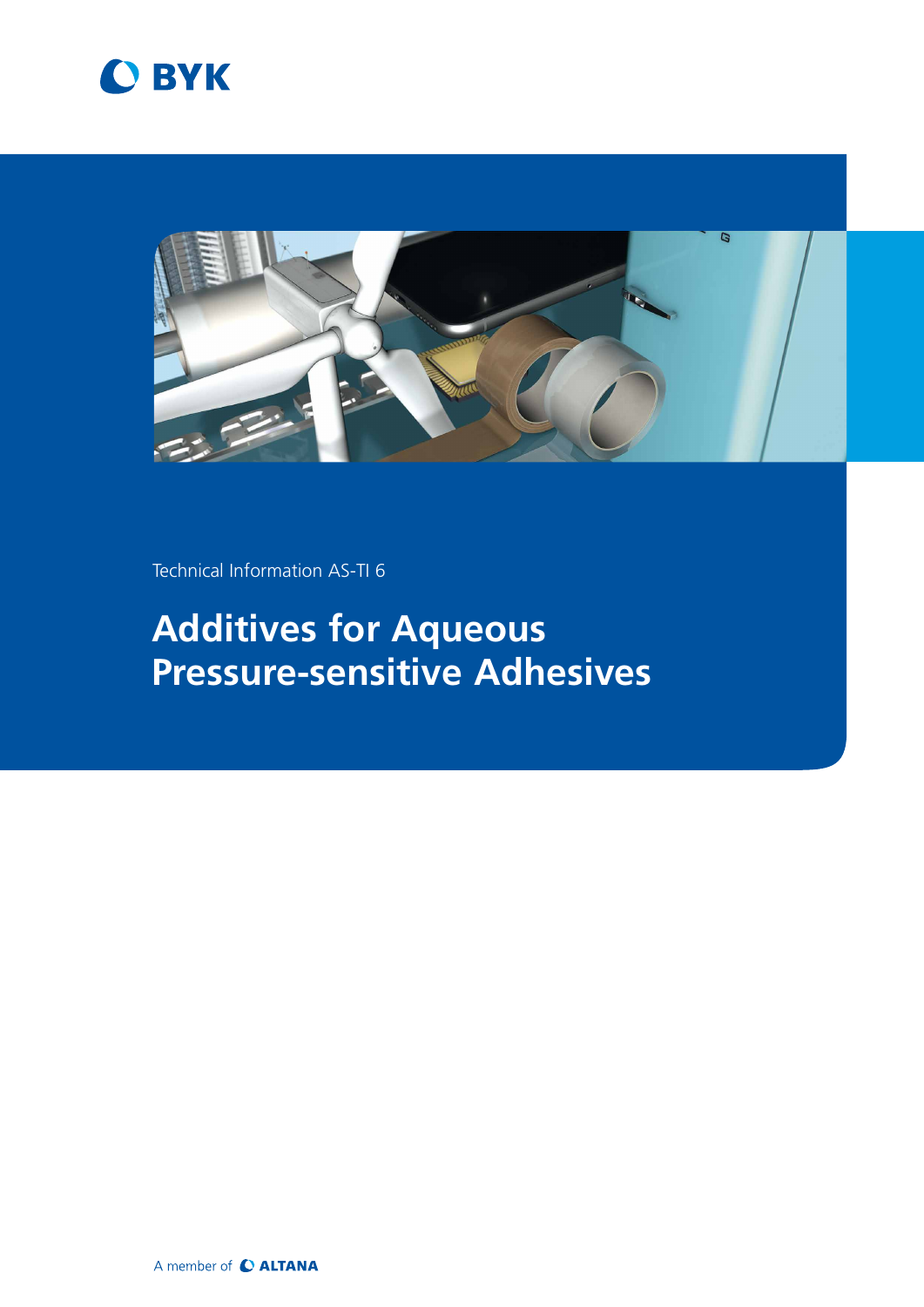### **Additives for Aqueous Pressure-sensitive Adhesives**

### **About BYK**

BYK additives offer broadly diversified, cross-industry applications for adhesives and sealants. They improve product properties, optimize production processes and provide perfect applications and the best possible property profiles in the final application.

BYK is your technology partner when it concerns improving the properties of your adhesives and sealants, and offers additives for all kinds of adhesive systems. Starting with products for the area of aqueous dispersion adhesives, such as acrylate and polyurethane dispersions, to solvent-borne systems or solvent-free reactive systems such as polyurethanes, epoxides, acrylates and silane-terminated systems.

The use of BYK additives has a distinct positive effect on the processing of systems, mechanical properties, application behavior and, finally, the quality of your end product. BYK's product portfolio includes rheology additives for the targeted control of rheology behavior, surface additives and defoamers for defect-free applications and optimized manufacturing processes, wetting and dispersing additives, and process additives as well as wax additives and adhesion promoters.

### **Contents**

| Introduction                                                                    | Page | 3  |
|---------------------------------------------------------------------------------|------|----|
| Defoamers for Pressure-sensitive Adhesives                                      | Page | 4  |
| Defoamers for Acrylate Pressure-sensitive Adhesive Dispersions                  | Page | 5. |
| Surface Additives for Pressure-sensitive Adhesives                              |      | 6  |
| Combination of Defoamers and Surface Additives for Pressure-sensitive Adhesives | Page | 9  |
| Influence of Additives on Mechanical Properties                                 | Page | 10 |
| Rheology Additives for Pressure-sensitive Adhesives                             | Page |    |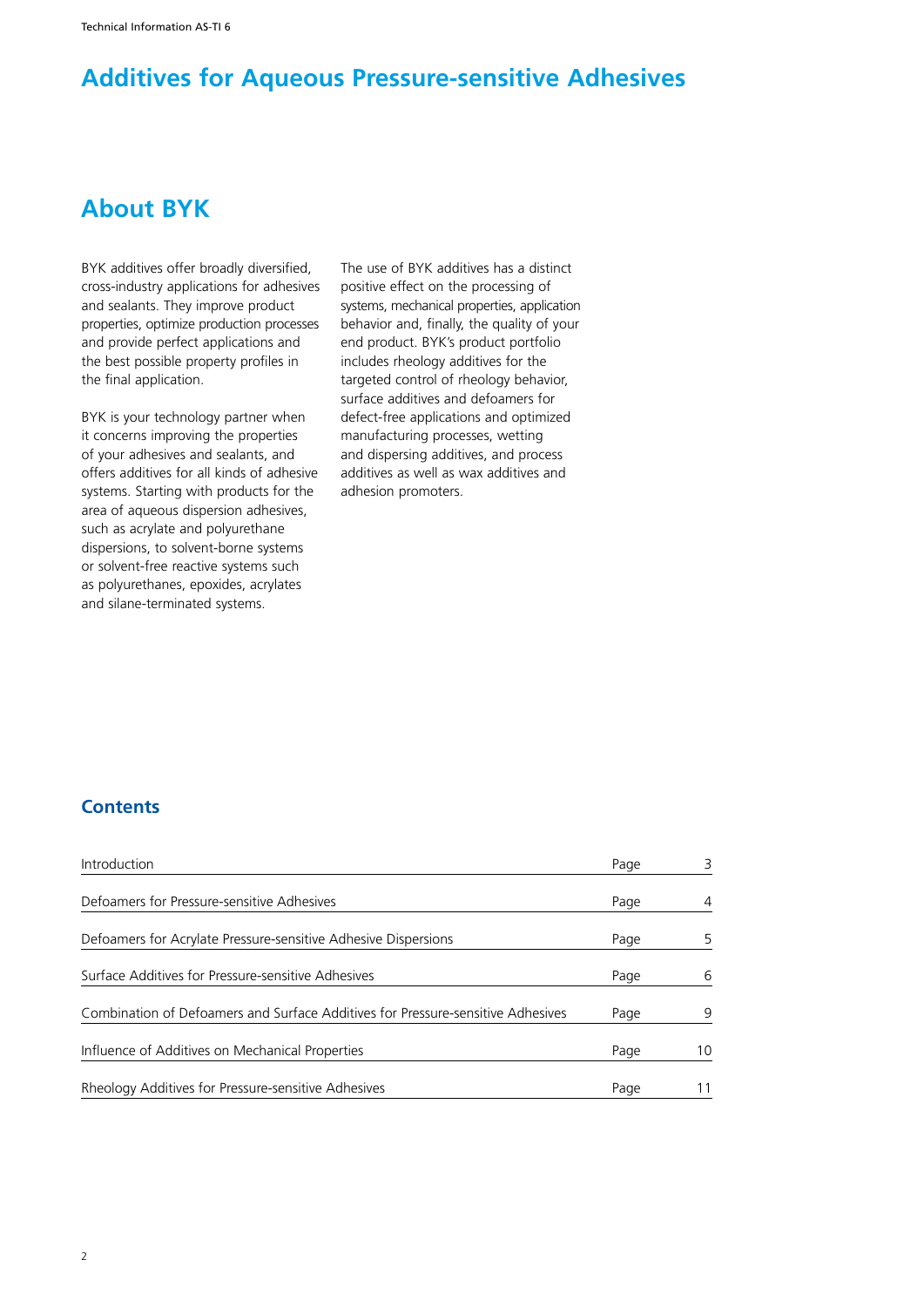### **Introduction**

Pressure-sensitive adhesives are used to produce adhesive tapes and selfadhesive labels. They are characterized by their lasting adhesion which enables permanent or detachable adhesive connections to be formed with light contact pressure.

Typical applications for aqueous pressure-sensitive adhesive systems range from adhesive tapes for the

packaging industry to removable labels and permanent adhesive products for bonding mirrors or skirting boards. Aqueous pressure-sensitive adhesive systems are based on acrylate or polyurethane dispersions.

BYK additives optimize the production and application process of aqueous pressure-sensitive adhesives, and improve the application properties.

**Defoamers** reduce or avoid the formation of foam during production and application processes.

**Surface additives** optimize the wetting on the pressure-sensitive adhesive carrier and the separating foil.

**Rheology additives** adjust the flow behavior of aqueous dispersions, enabling a spatter-free application and good wetting on the carrier.



#### **Effect of Additives in the Production Process**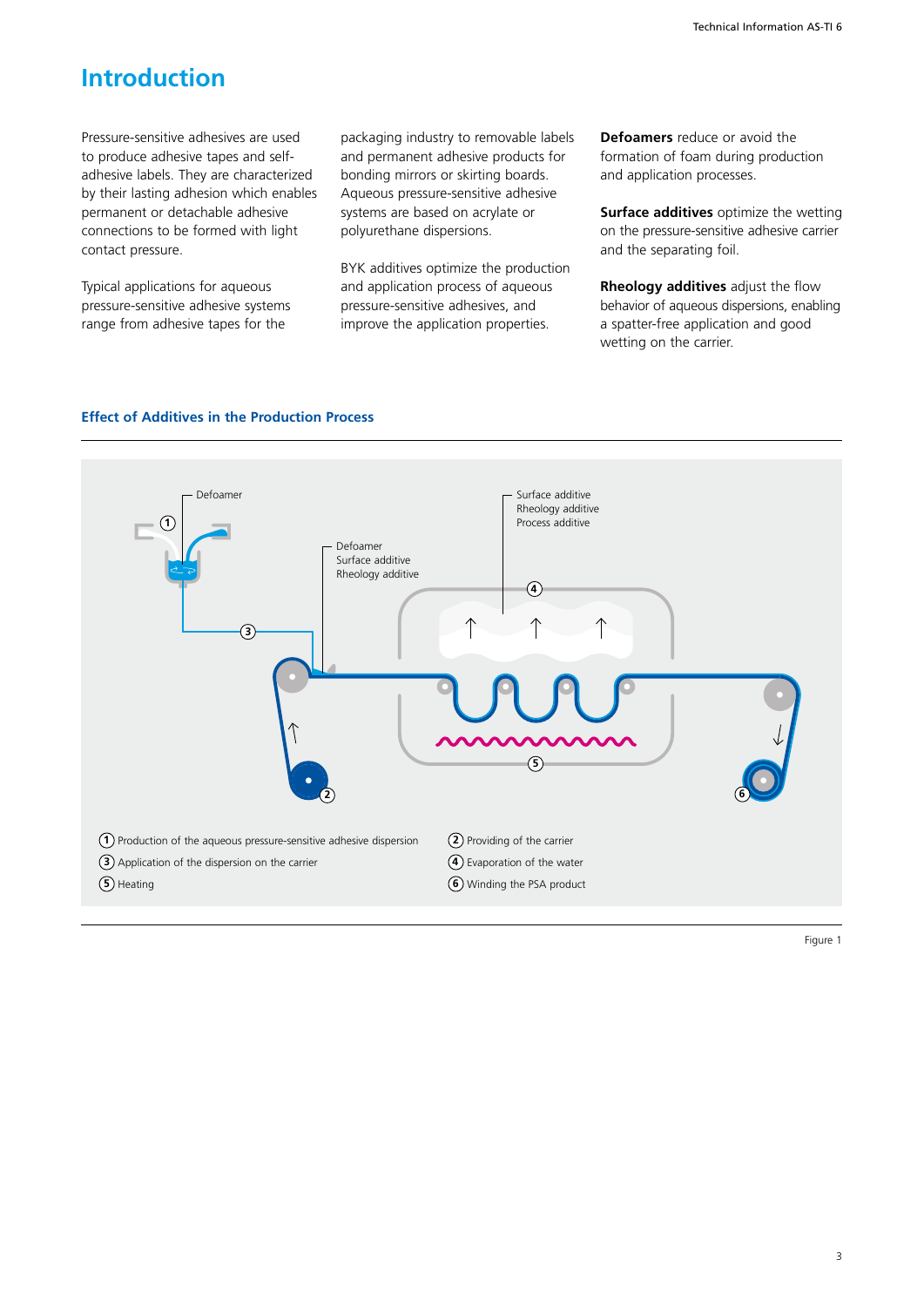### **Defoamers for Pressure-sensitive Adhesives**

Aqueous pressure-sensitive adhesive dispersions can develop foam during the mixing and production process, impeding mixing, and extending transfer and filling times. Foam can also form when processing with spray, nozzle or roller applications. This formation can lead to surface defects, craters and a reduction in adhesion.

Defoamers prevent and destroy the foam bubbles, enabling improved processing, a perfect surface and optimum product properties.

#### **Creation of Foam and Effect of Defoamers**

The generation of stable foam bubbles requires **foam-stabilizing substances** to be present in the liquid phase. Generally speaking, these are surfaceactive substances (surfactants), which are characterized by having hydrophobic and hydrophilic chemical domains in the molecule. Due to this structure, they orientate themselves at the interfaces the liquid and the gaseous phase, **reduce the surface tension** and create the requirements for a stable foam. Every aqueous pressure-sensitive adhesive dispersion contains a multitude of such surface-active substances which encourage foam formation and stabilize the foam.

Defoamers are used to prevent foam formation or to destabilize foam bubbles that arise despite the presence of foamstabilizing substances, and to destroy foam as quickly as possible.

A key feature of all defoamers is their targeted and **controlled incompatibility**  with the medium that is to be defoamed. A defoamer that is too compatible does not migrate into the foam lamella specifically, it is distributed evenly in the pressure-sensitive adhesive film; the defoaming effect is either low or non-existent.





Figure 2

Too much incompatibility causes defects such as turbidity or cratering. Choosing the correct defoamer is a "balancing act" between compatibility and incompatibility. The term "incompatibility" generally does not mean that a reduction in adhesion can be expected after the pressure-sensitive adhesive has been applied. When using a suitable defoamer, and provided the recommendations for incorporation and dosage are followed, there is no reduction in the adhesion and performance of the pressuresensitive adhesive.

To adjust the optimum defoaming in aqueous pressure-sensitive adhesive dispersions, differentiation is made between three defoamer groups:

- Mineral oil defoamers
- Silicone defoamers
- Silicone-free polymer defoamers

**Mineral oil defoamers** consist of approximately 85–95% mineral oil and 1–3% hydrophobic particles. They can also contain emulsifiers, biocides and other performance-enhancing ingredients such as modified polysiloxanes. Aliphatic mineral oils are used as the carrier oil.

**Silicone defoamers** are defoamer fluids with a particularly low surface tension, which contain polysiloxanes as the primary active substance. However, when selecting a polysiloxane, its structure is critical. For instance, the relatively short-chained polysiloxanes that are used as silicone surface additives stabilize foam but have no defoaming effect. Whether a polysiloxane has a defoaming or foam-stabilizing effect depends on its compatibility and solubility in the medium: only incompatible and insoluble polysiloxanes have a defoaming effect.

**Polymer defoamers** also have a defoaming effect due to their incompatibility. Finding the right balance between "incompatible" and "compatible" is achieved by making selective changes to the polarity and molecular weight (molecular weight distribution) of the polymer structures. In polymeric defoamers for water-borne systems, hydrophobic particles are used to enhance the defoaming efficiency. Chemically, the particles are based on hydrophobic silicas, polyurea or polyamide.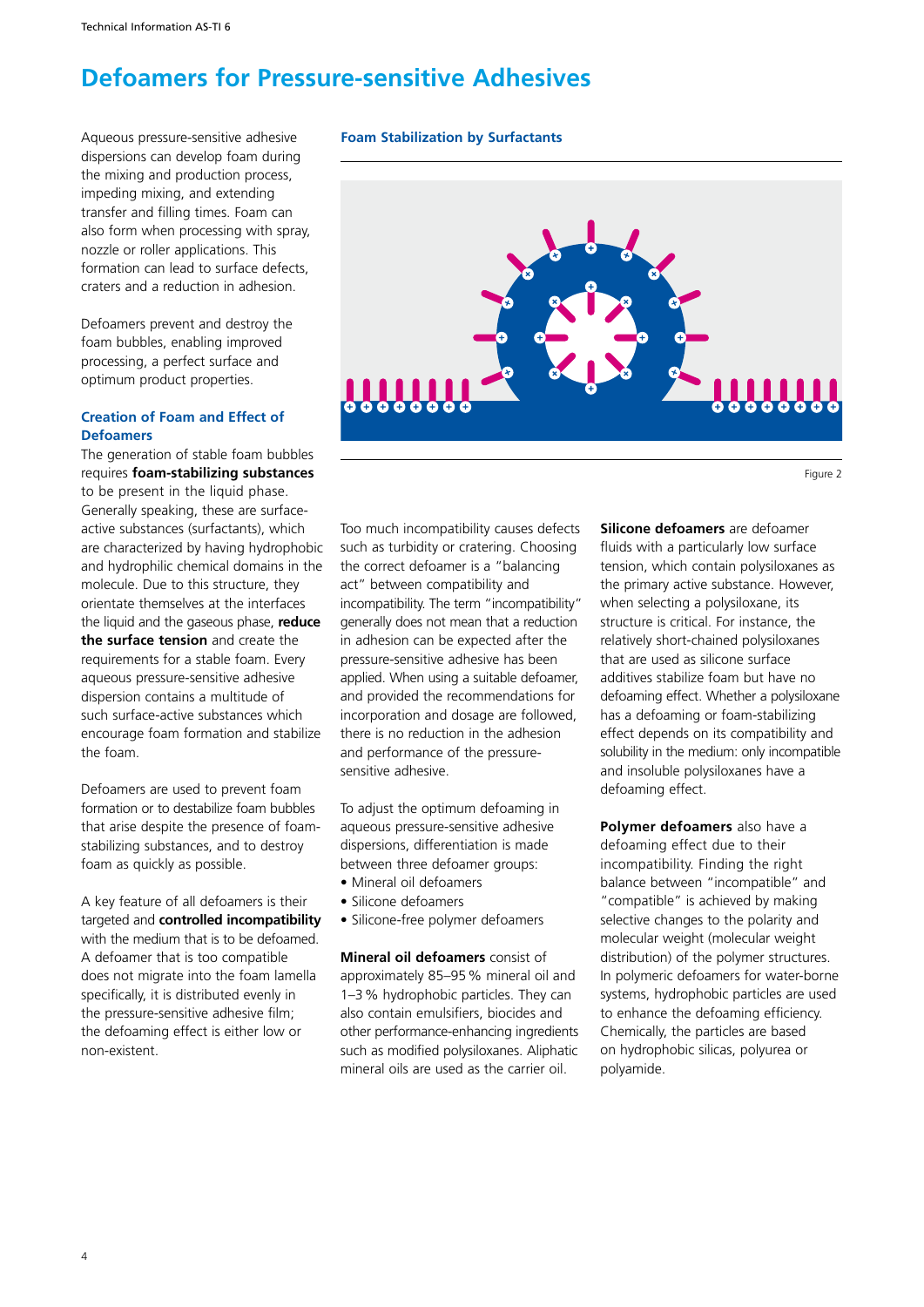### **Defoamers for Acrylate Pressure-sensitive Adhesive Dispersions**

To evaluate the efficiency of the defoamer in the specific pressuresensitive adhesive dispersions, the systems are modified using defoamers and are then precisely foamed. The foam volume is assessed. The following graphic provides an overview of typical defoamers and their efficiency in aqueous acrylate dispersions.



#### **Defoamers for Pressure-sensitive Adhesive-acrylate Dispersions**

**Test method:** The defoamer is incorporated in the acrylate dispersion with a dissolver. The modified dispersion is then foamed using a dissolver disc at a defined speed and for a defined period of time. Directly after foaming, the initial filling height is compared and assessed against the foam height. The influence on the speed of the foam destruction is measured by reassessing the foam height after a defined period of time. The parameters such as agitation speed, agitation duration, choice of agitating disk and receptacle used are adapted according to the system that is to be tested.

**Evaluation:** The effectiveness and choice of defoamer depends on the system. For example, the polymer defoamer BYK-1640 is highly effective in the acrylate dispersion 1, whereas the foam height in the acrylate dispersion 2 is higher. In both test systems, BYK-094 and BYK-044 show very effective defoaming. Good efficiency of the defoamer depends on a targeted incompatibility of the additives in the system. A strong defoaming effect with too much incompatibility can cause surface defects or problems with the substrate wetting. It is important to assess and exclude this by carrying out tests.

Surface defects can also be minimized by modification with surface additives.

#### **Food Contact**

With pressure-sensitive adhesive dispersions, especially for packaging and label applications, both performance and legal requirements, with legal provisions must be ensured. BYK provides a multitude of additives which are suitable for direct food contact. Please contact us with any food contact legal status queries: **foodcontact.byk@altana.com www.byk.com/foodcontact**



**Without defoamer With BYK defoamer**

**Defoamer Recommendations Acrylate Dispersion for Aqueous pressure-sensitive Adhesive Dispersions**

| Defoamer class                         | Recommendation  |
|----------------------------------------|-----------------|
| Polymer defoamers                      | <b>BYK-016</b>  |
|                                        | <b>BYK-017</b>  |
|                                        | <b>BYK-1640</b> |
| Silicone defoamers                     | <b>BYK-022</b>  |
|                                        | <b>BYK-028</b>  |
|                                        | <b>BYK-093</b>  |
|                                        | <b>BYK-094</b>  |
|                                        | <b>BYK-1719</b> |
| Mineral oil defoamers                  | <b>BYK-037</b>  |
|                                        | <b>BYK-039</b>  |
| Defoamers based on renewable resources | <b>BYK-1740</b> |

Figure 4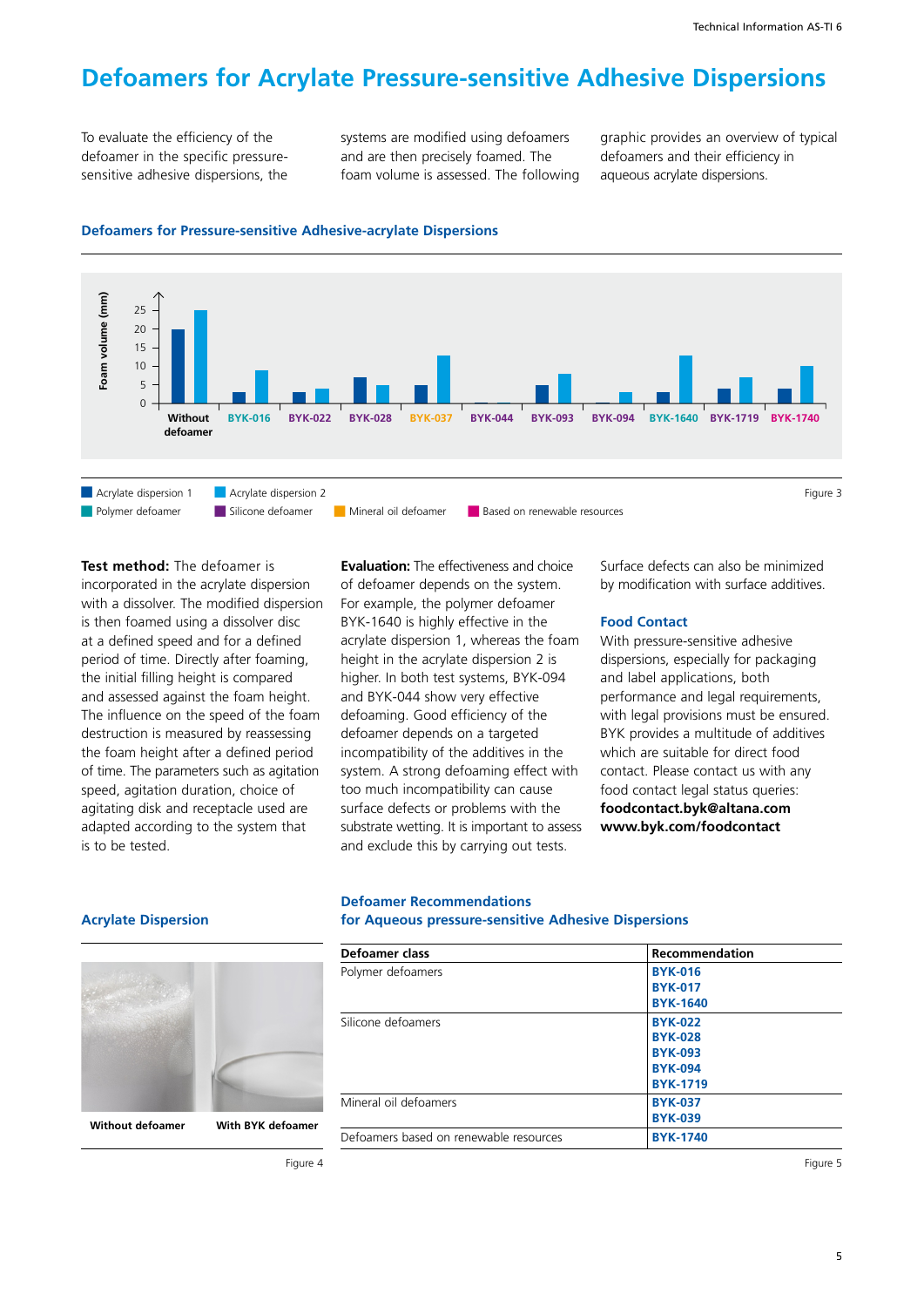### **Surface Additives for Pressure-sensitive Adhesives**

The production of pressure-sensitive adhesive products such as labels and adhesive tapes requires good wetting and good leveling of the dispersion on the carrier. Surface defects on the applied film are undesirable as they affect the visual appearance and the adhesion. Typical surface defects are poor substrate wetting, cratering and insufficient leveling. A key parameter is the **surface tension** or surface tension differences between the materials involved, which lead to surface defects. To avoid these faults, additives are used which influence the surface tension of the adhesive dispersion and minimize surface tension differences. Mostly, these additives are based on polysiloxanes (silicones), which – depending on their chemical structure – reduce the surface tension of the dispersion. Alongside an improvement in the substrate wetting and outstanding anti-cratering properties, polysiloxane surface additives can also improve the surface slip of the pressuresensitive adhesive film.

Generally speaking, a good substrate wetting is achieved as soon as the surface tension of the dispersion is lower than the surface energy of the substrate that is to be wetted.

The surface tension of the liquid pressure-sensitive adhesive dispersion can be determined statically by the Du Noüy ring method, and dynamically by the bubble pressure tensiometer. The test methods can be seen in Figure 7.

With the ring method, during the measurement no energy is applied to the liquid, and the surface-active substances involved are in a thermodynamic equilibrium. This represents the state after application of the dispersion (static surface tension). When measuring using the bubble pressure tensiometer, the measuring process is based on continuously and rapidly forming gas bubbles, which is how this method determines the surface tension for, e.g., the application of the dispersion



Figure 6



**Wetting as a Function of Adhesive and Cohesive Forces**

#### **Measuring the Surface Tension**



Figure 7

(dynamic surface tension). So as to characterize the dispersion in full, both measuring principles should be applied.

The determination of the surface energy of the substrate that is to be wetted is carried out by evaluating the contact

angle of different liquids on the respective substrate. In doing so, the contact angle is an indication for the wettability of the substrate.

#### 6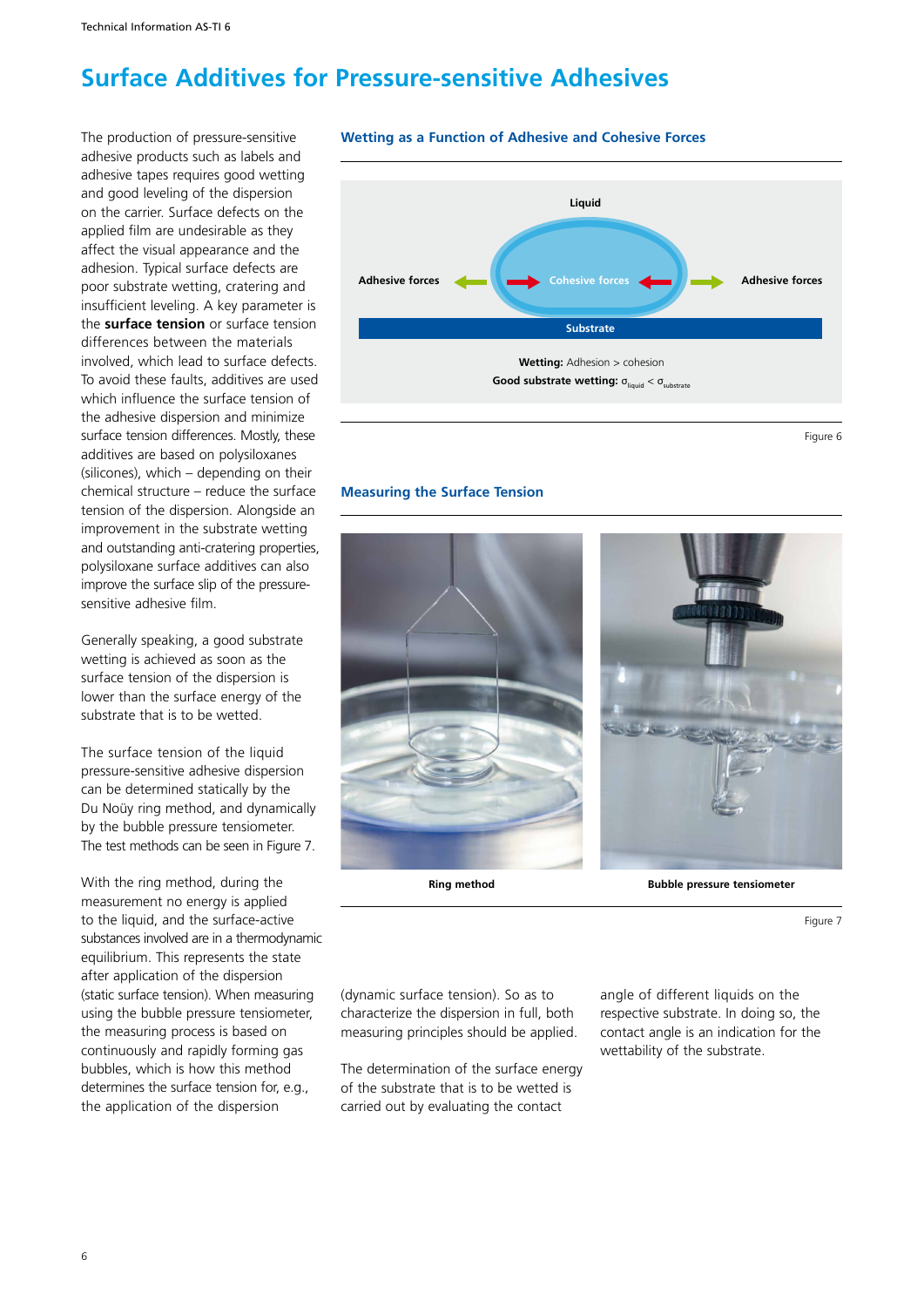Good wetting of pressure-sensitive adhesive dispersions on the respective substrates is essential. Polysiloxane-based surface additives reduce the surface tension of the pressure-sensitive adhesive dispersions and therefore enable a defectand crater-free draw down even on those substrates which are difficult to wet, such as PET or polyolefin-based plastics. Figure 8 provides an overview of the efficiency of different surface additives for pressure-sensitive adhesive applications.

#### **Acrylate Dispersion – Modified with 0.3% Surface Additive**



 $\blacksquare$  Silicone surfactant with polyether modification

 $\blacksquare$  Silicone-free variant of BYK-3400

 $\blacksquare$  Standard silicone surfactants

#### **The Surface Tension can be Adapted by Adjusting the Dosage to the Required Level**



A significant reduction in the surface tension even at a low dosage and with a good spreading on the lowenergy substrates is achieved by the modification with special trisiloxanebased surface additives. The effect is shown in Figure 10.

#### **Dependency of Static Surface Tension on the Addition of Silicone Surfactants**



- 
- $\blacksquare$  BYK-3450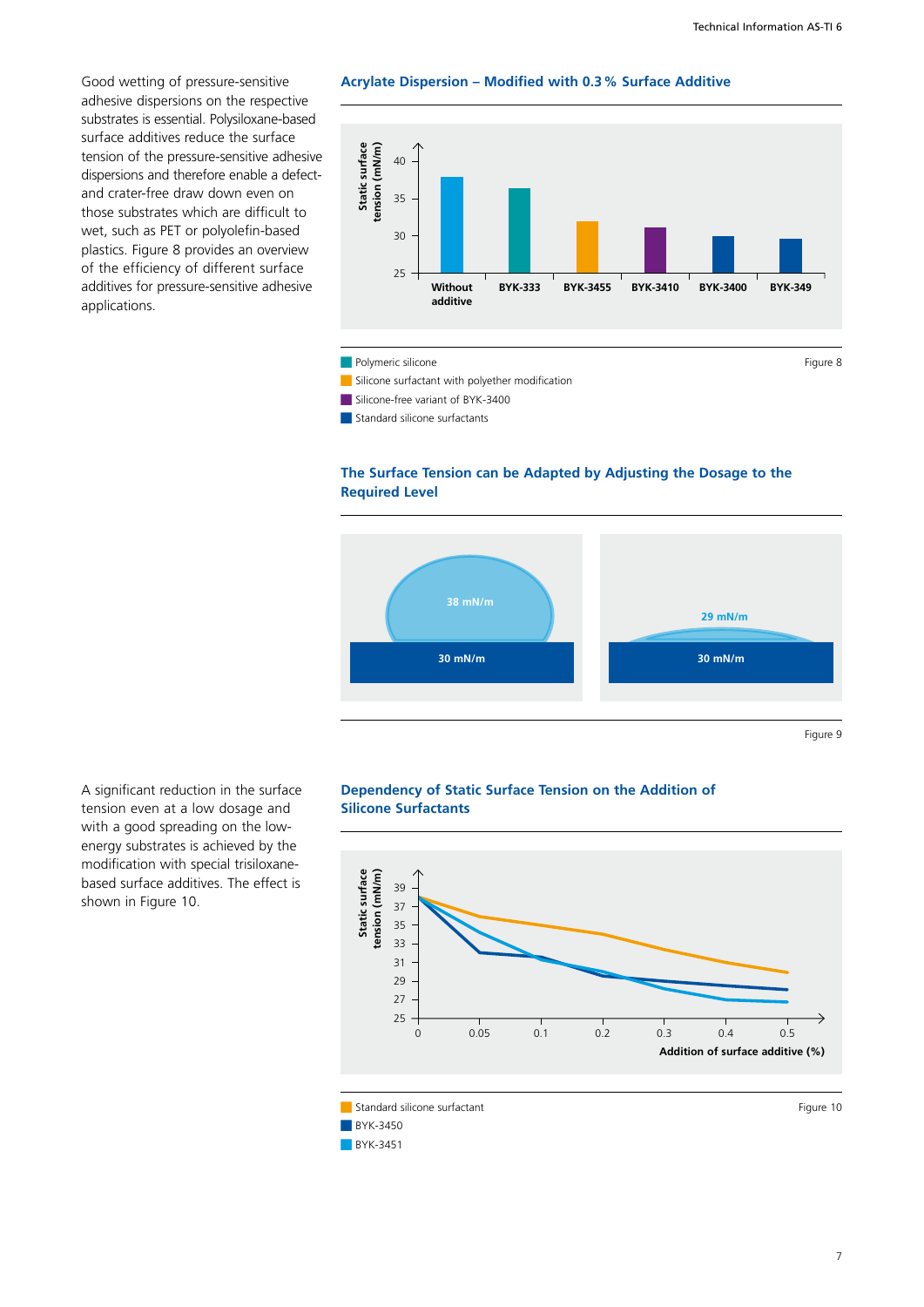#### **Surface Additives for Pressure-sensitive Adhesives**  $\overline{\phantom{a}}$

The dynamic surface tension is essential for fast application processes, as the interfaces are generated very quickly. Alongside the static surface tension, the kinetics of the interface formation also have a significant influence. BYK-DYNWET 800 creates a considerable reduction in surface tension across the entire kinetics of the interface formation.

**Dynamic Surface Tension of an Acrylate Dispersion Depending on the Frequency, 0.2% Additive Addition**



#### **Surface Additive Recommendations for Aqueous Pressure-sensitive Adhesive Dispersions**

| Reduction of static surface tension  | <b>BYK-3400</b><br><b>BYK-3410</b><br><b>BYK-3450</b>       |  |
|--------------------------------------|-------------------------------------------------------------|--|
|                                      | <b>BYK-3451</b>                                             |  |
| Reduction of dynamic surface tension | <b>BYK-3450</b><br><b>BYK-3451</b><br><b>BYK-DYNWET 800</b> |  |

Figure 12

#### **Surface Wetting on a Silicone Paper**







**Optimum wetting with surface additive BYK-349**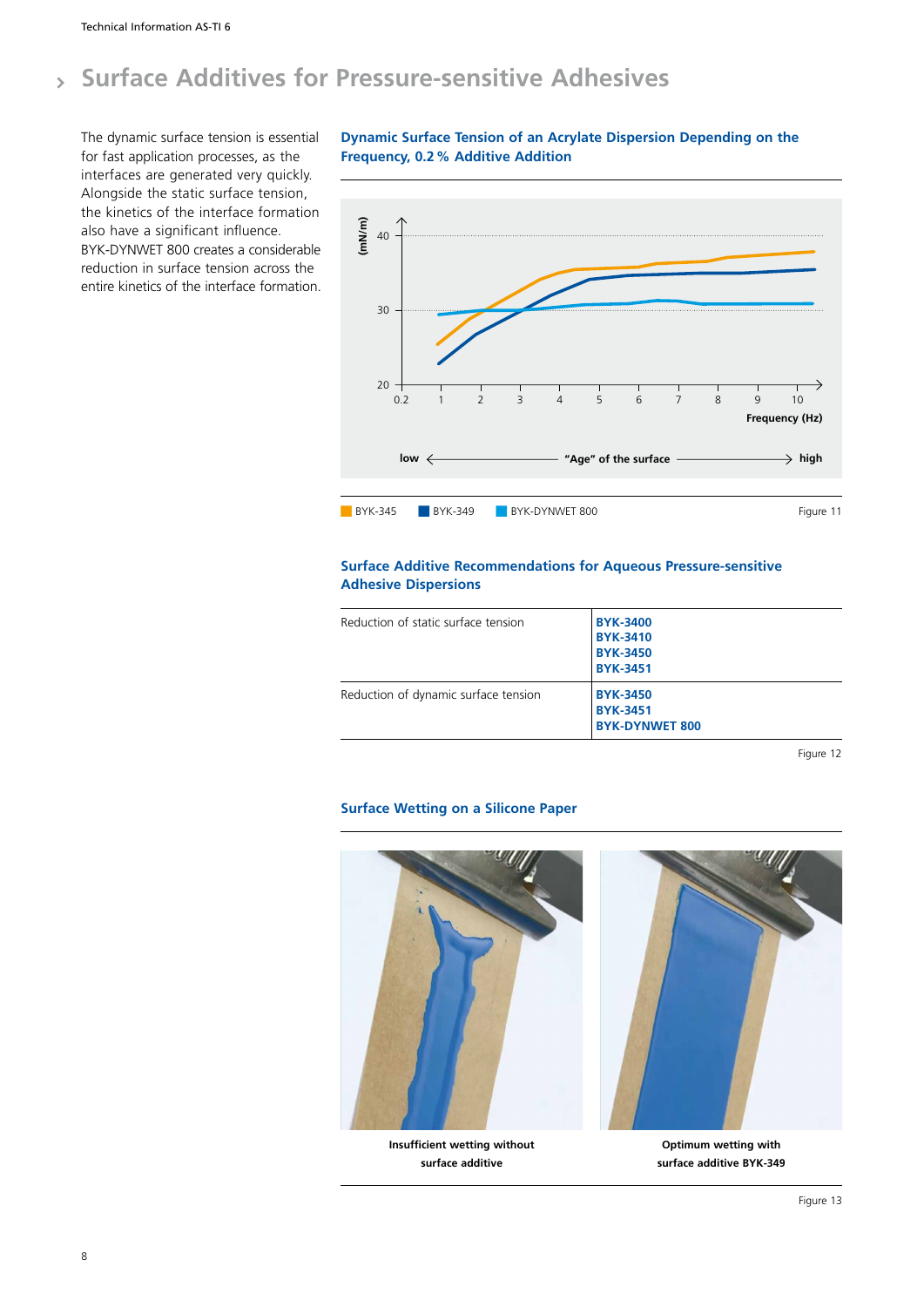### **Combination of Defoamers and Surface Additives**

For optimum production, filling and application of pressure-sensitive adhesive dispersions, it is often necessary to use a combination of surface additives and defoamers. Due to their incompatibility, defoamers can encourage surface defects, while specific surface additives can promote the stabilization of foam. Combining the two additive classes can address both defect causes, and achieve an application with both good leveling and the absence of foam.

The efficiency of the defoamer and surface additives as well as the targeted and necessary incompatibility of the defoaming additives depends on the system. The evaluation of suitable system-specific additive combinations is required (Figure 14).

Typical additive combinations for optimum pressure-sensitive adhesive dispersion properties can be seen in Figure 15.

#### **Reduction in Surface Tension and Foam Stabilization by Combination with Defoamers**



Figure 14

| <b>Defoamer</b> | Surface additive |
|-----------------|------------------|
| <b>BYK-016</b>  | <b>BYK-3400</b>  |
| <b>BYK-093</b>  | <b>BYK-3410</b>  |
| <b>BYK-094</b>  | <b>BYK-3450</b>  |
| <b>BYK-1640</b> | <b>BYK-3451</b>  |
| <b>BYK-1740</b> |                  |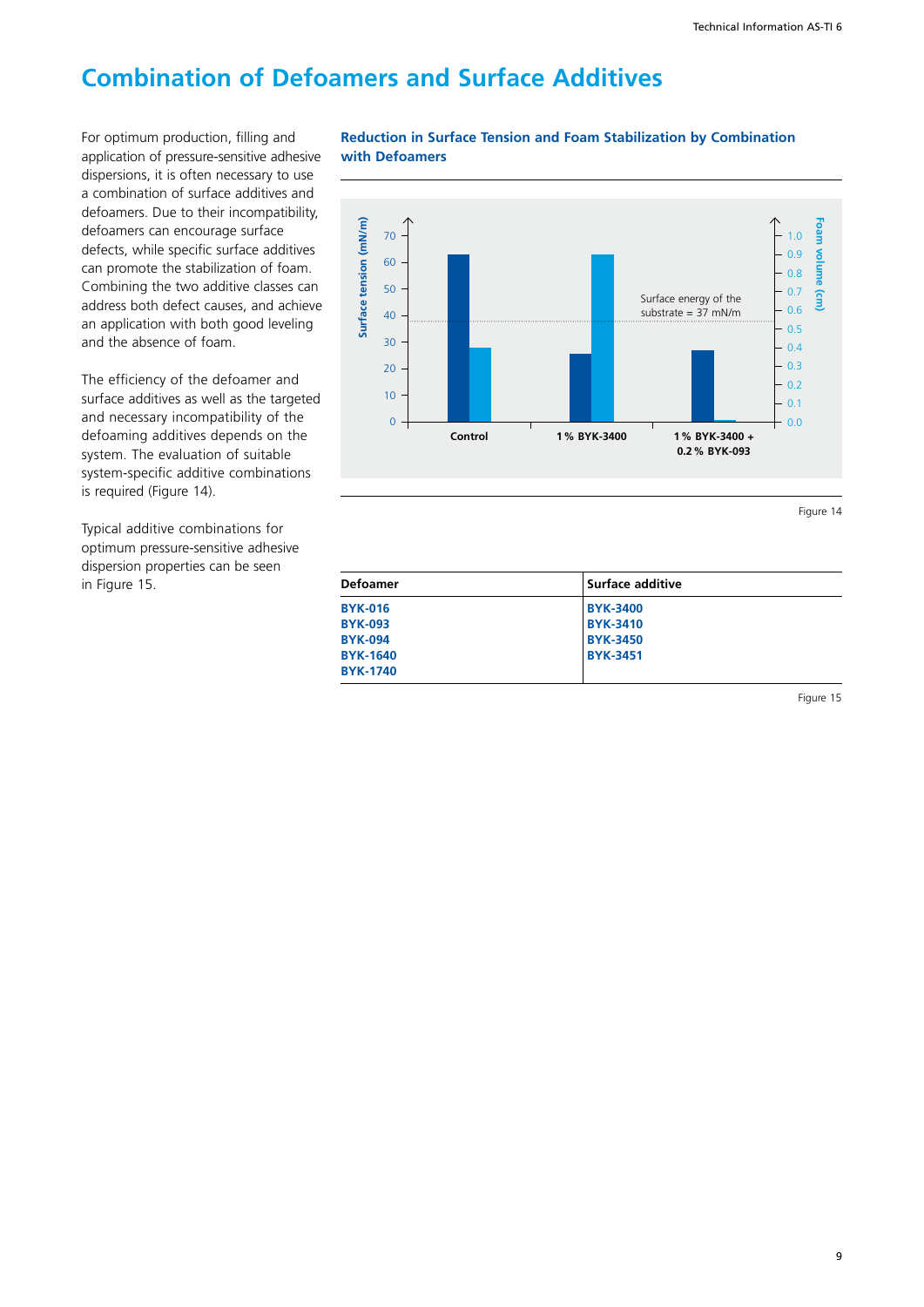## **Influence of Defoamers and Surface Additives on Mechanical Properties**

Essential assessment criteria for pressuresensitive adhesives are the adhesion testing in a 180° peel test and the test of shear strength. The process-optimized modification of the aqueous pressuresensitive adhesive dispersions with surface additives and defoamers enables a

defect-free substrate wetting, preventing technical adhesive defects. It must also be checked whether necessary incompatibilities of the defoamer in the binder matrix will influence the adhesion. Figure 16 shows that the peel strength of an aqueous acrylate pressure-sensitive

adhesive is not influenced by the modification with defoamers. The defined incompatibility of the defoamer doesn't have a negative impact on the mechanics of the adhesive bond.

**180° Peel Test**

#### **No Influence of Defoamers on the Peel Strength**





Figure 16

Figure 17

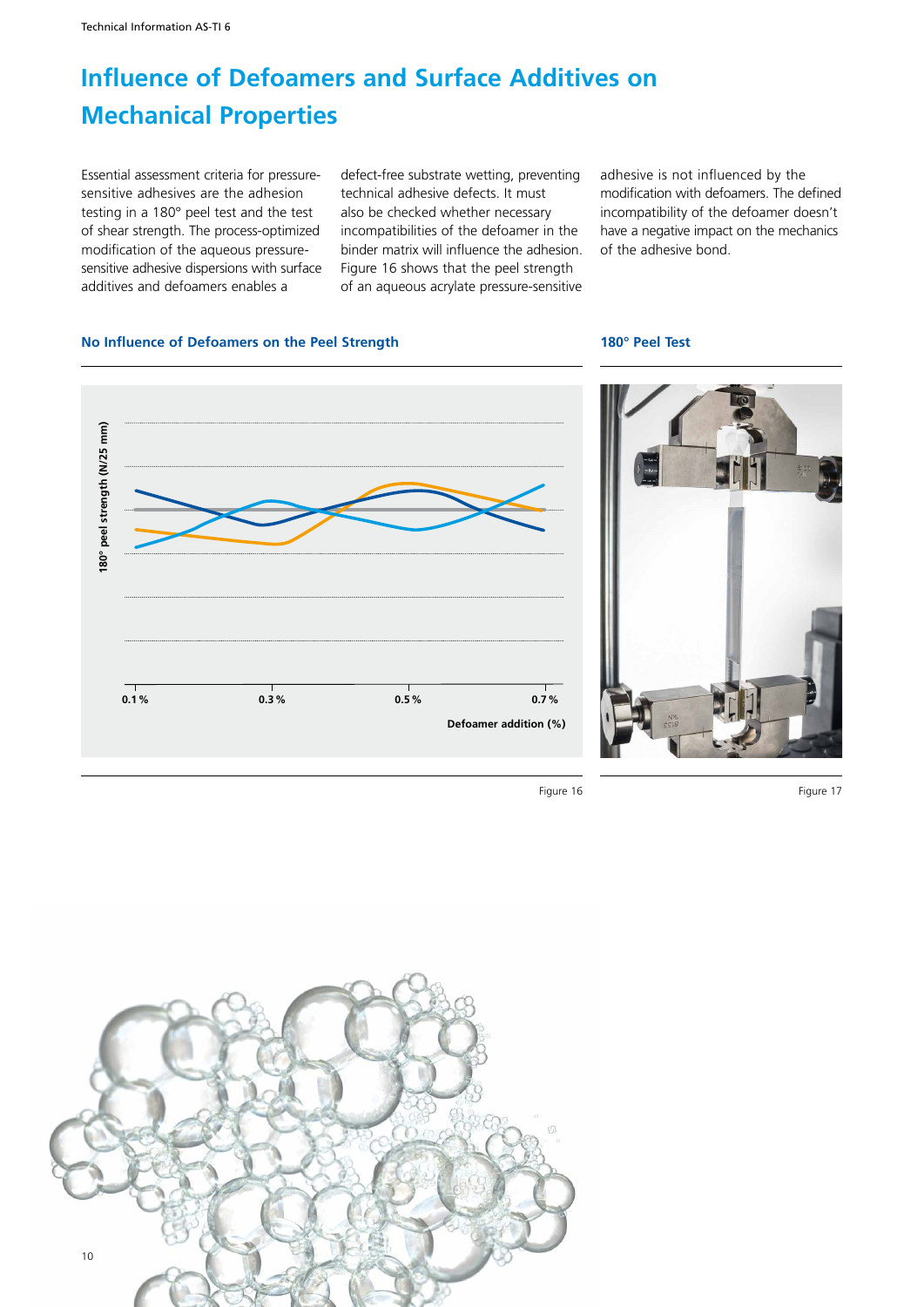### **Rheology Additives for Pressure-sensitive Adhesives**

When formulating pressure-sensitive adhesive dispersions, a defined rheology behavior is desired.

A high viscosity in the low shear range prevents the settling of solids and any phase formation of different formulation components. Furthermore, the wetting of the dispersion adhesives on the pressure-sensitive adhesive carrier is optimized. When applying high shear forces, e.g. during stirring, pumping and processing, the viscosity is reduced which ensures good applicability and processing.

If, however, this shear thinning effect is too strong, the viscosity during application is reduced to such an extent that spattering and other undesirable effects can occur. By using a rheology additive for the high shear range, also referred to as a "Newtonian thickener", this effect can be avoided. The additive increases the viscosity in the low shear range only negligibly, but in the high shear range it increases the viscosity considerably. This increased viscosity level at high shear forces can significantly reduce or even completely prevent the spraying when applying.

An increased viscosity across the entire shear range with Newtonian flow behavior improves the anti-spattering effect at high application speeds. Figure 19 shows the spattering behavior of an acrylate pressure-sensitive adhesive dispersion with no additive on the left and 0.3% addition of RHEOBYK-T 1010 (0.3% based on the active substance) on the right.



**Mode of Action of Associative Thickeners**

RHEOBYK "H" (pseudoplastic thickener for low/medium shear ranges)

**RHEOBYK** "L" and "T" (thickener for the high shear range)

#### **Reducing Spattering During Application**



Figure 19

#### **Rheology Additive Recommendations for Pressure-sensitive Adhesive Dispersions**

| Newtonian rheology behavior/<br>high-shear thickener | Pseudoplastic rheology behavior/<br>low-shear thickener |
|------------------------------------------------------|---------------------------------------------------------|
| <b>RHEOBYK-L 1400</b>                                | <b>RHEOBYK-H 3300 VF</b>                                |
| <b>RHEOBYK-T 1000</b>                                | <b>RHEOBYK-H 7500 VF</b>                                |
| <b>RHEOBYK-T 1010</b>                                |                                                         |